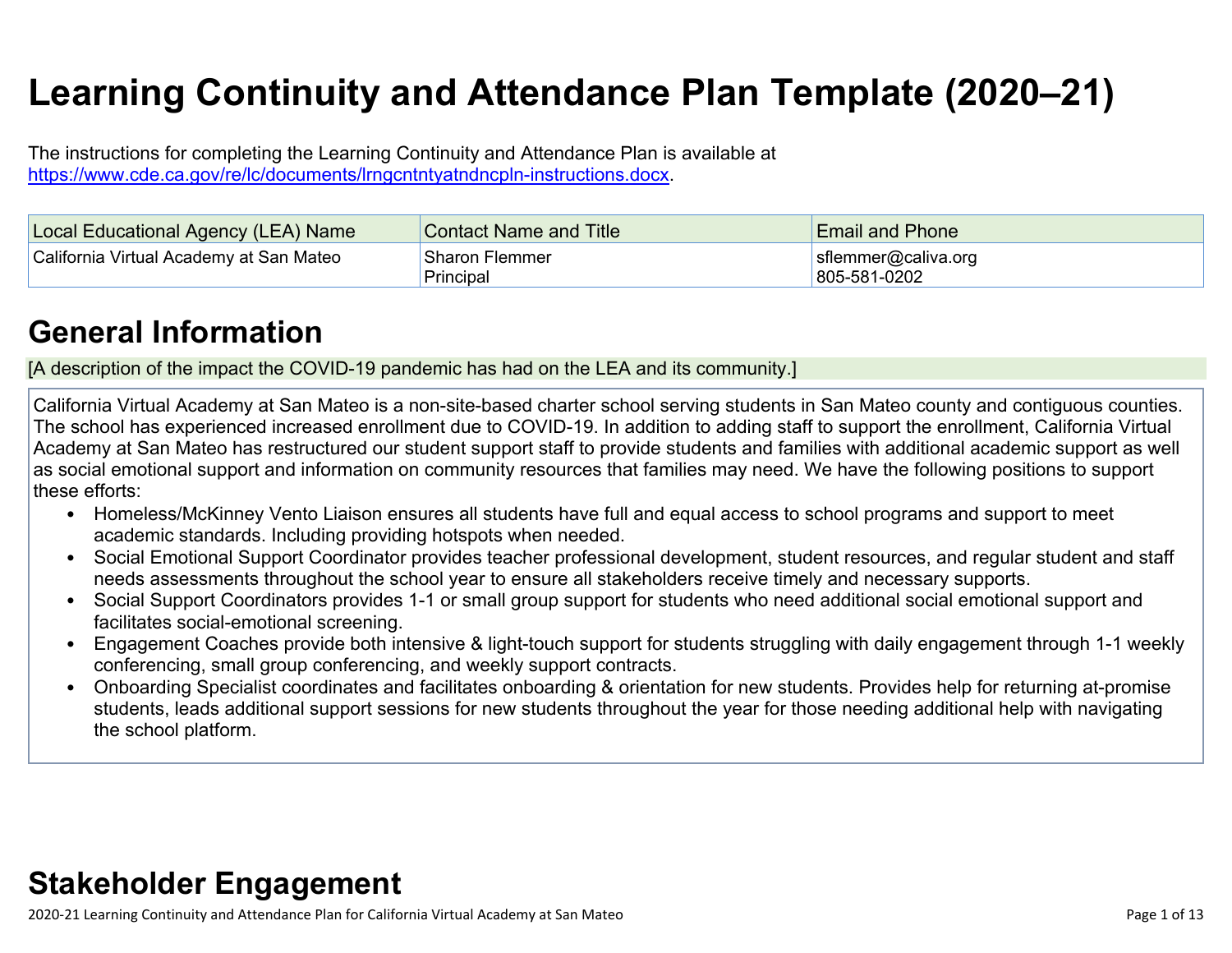#### [A description of the efforts made to solicit stakeholder feedback.]

Throughout the development of this plan, staff, parents, students, union leadership, and the school board were offered opportunities to provide feedback. Beginning in the spring of 2020, staff meetings were held to gather input on several aspects of the program, including the instructional model and social emotional supports. Grade level and subject area focus groups were formed to gather more specific feedback. As the plan was developed, a draft was provided to union leadership and a survey was sent to both new and returning families for feedback on plan development. In August, community input sessions were held to explain the different components of the plan and how it works in our virtual school model.

[A description of the options provided for remote participation in public meetings and public hearings.]

The plan was emailed with a survey link requesting feedback to all parents/guardians, middle school students, and high school students. All public meetings were held via Zoom that allowed any interested party to join remotely via internet or phone. Public hearings are held remotely through a conference line.

[A summary of the feedback provided by specific stakeholder groups.]

Feedback provided from the union included requests for social emotional professional development, continued access to health and wellness supports provided by our contracted personnel team, and the ability to work with administration to provide positive messaging to teachers with flexibility when possible. During stakeholder meetings held in Zoom with teachers, parents, and students, feedback was positive. There were questions regarding attendance requirements at live sessions, daily log ins, and access to supports through the Compass program. Parents were interested in how to get help with learning technology and accessing resources if they were struggling with their student.

[A description of the aspects of the Learning Continuity and Attendance Plan that were influenced by specific stakeholder input.]

Based on feedback provided, we updated the descriptions of social emotional supports and the description of roles on the Compass team. We added a Social Emotional Support Coordinator position to ensure a comprehensive program that includes teacher professional development, student resources, and regular student and staff needs assessments conducted throughout the school year to ensure all stakeholders receive timely and necessary supports. Professional development was added for teachers on the 7 Mindsets program beginning in August and continuing through the school year. Our onboarding supports include more robust training on the technology and systems necessary for success at our school.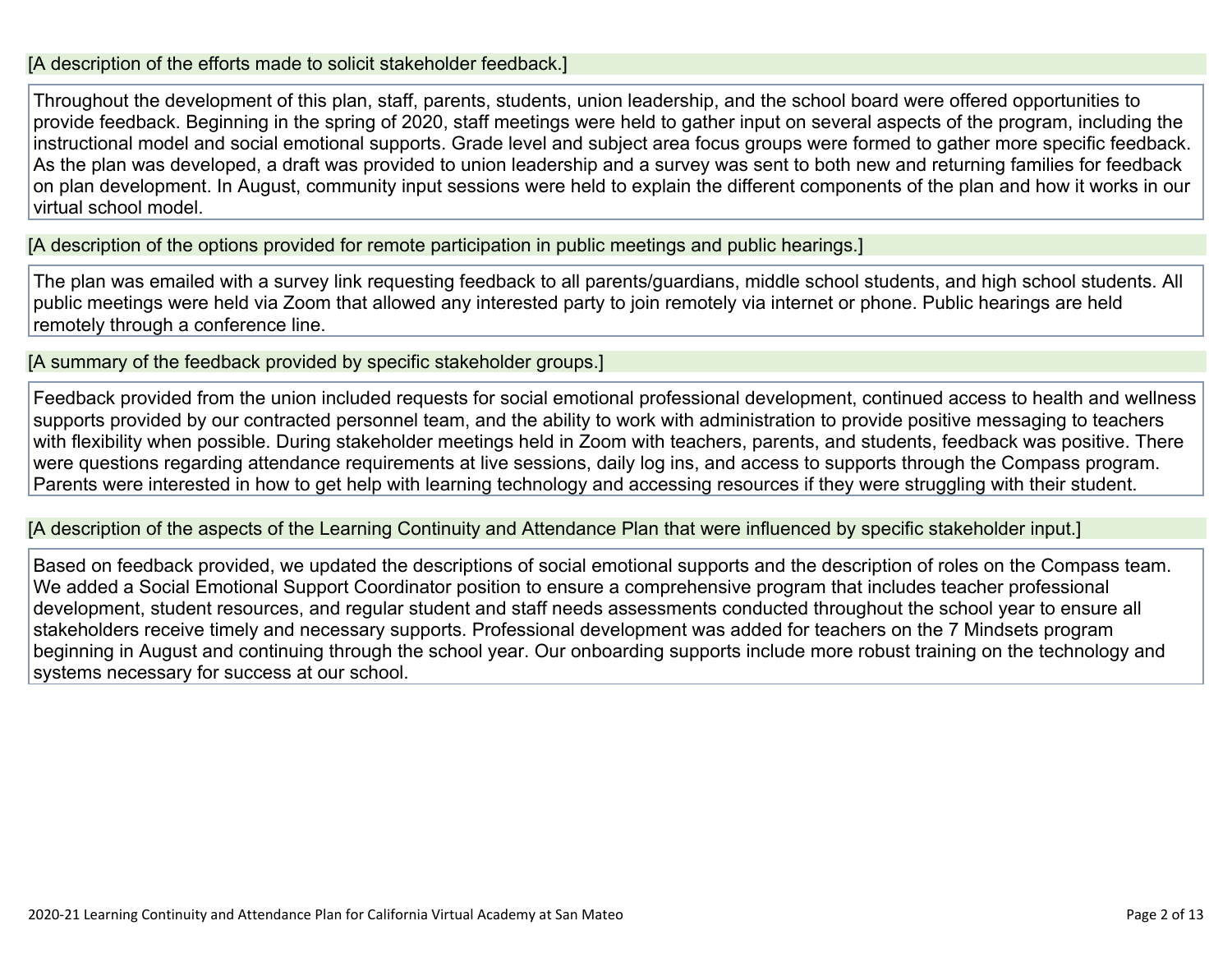# **[Continuity](http://www.doc-tracking.com/screenshots/20LCP/Instructions/20LCPInstructions.htm#ContinuityofLearning) of Learnin[g](http://www.doc-tracking.com/screenshots/20LCP/Instructions/20LCPInstructions.htm#ContinuityofLearning)**

### **In-Person [Instructional](http://www.doc-tracking.com/screenshots/20LCP/Instructions/20LCPInstructions.htm#ContinuityofLearning1) Offerings**

[A description of the actions the LEA will take to offer classroom-based instruction whenever possible, particularly for students who have experienced significant learning loss due to school closures in the 2019–2020 school year or are at a greater risk of experiencing learning loss due to future school closures.]

As a non-classroom based charter school, California Virtual Academy at San Mateo provides instruction synchronously and asynchronously via our online platforms. Students in elementary grades are enrolled in seven course offerings including math, language arts, history, science, physical education, art, and music or world language. Students in middle school grades are enrolled in seven course offerings including math, language arts, history, science, physical education, art, and an elective offering including options of music, world language, and career readiness. High school students are enrolled in six courses to meet the graduation requirements of the school. Students have access to the asynchronous lesson components 24 hours a day, seven days per week. Daily assignments in courses are listed on the student's online school calendar and graded upon submission. Synchronous instruction is provided via our Class Connect platform. Teachers are required to provide a minimum of 15 hours of interactive instruction per week focused on high-priority essential standards. Students have additional targeted, synchronous instructional support for both remediation and enrichment according to individual student needs. Targeted small-group instructional sessions address learning loss due to school closures. Students are required to login daily and attend all assigned live instructional sessions.

#### **Actions Related to In-Person [Instructional](http://www.doc-tracking.com/screenshots/20LCP/Instructions/20LCPInstructions.htm#ContinuityofLearning2) Offerings [additional rows and actions may be added as necessary]**

| <b>Description</b>                                                                                                                                                                                                                                                                                                                                                                                                                                                                                                                                                                                                                                                                                                                                                                                                               | <b>Total Funds</b> | Contributing |
|----------------------------------------------------------------------------------------------------------------------------------------------------------------------------------------------------------------------------------------------------------------------------------------------------------------------------------------------------------------------------------------------------------------------------------------------------------------------------------------------------------------------------------------------------------------------------------------------------------------------------------------------------------------------------------------------------------------------------------------------------------------------------------------------------------------------------------|--------------------|--------------|
| According to our charter, California Virtual Academy at San Mateo is a non-classroom based<br>charter school. The actions listed are designed to meet the needs of our students for the 20-<br>21 school year.<br>• Students are enrolled in a broad course of study.<br>Instruction is provided synchronously and asynchronously via our online platforms.<br>Students are required to login to the online school daily and attend all assigned live<br>instructional sessions. In the instance of loss of Internet service, families are<br>provided an offline continued engagement plan.<br>Students are provided a laptop and all books/materials for courses. Technical support<br>is available.<br>Low-income families may receive an internet reimbursement.<br>Students experiences homelessness may receive a hotspot. |                    |              |
|                                                                                                                                                                                                                                                                                                                                                                                                                                                                                                                                                                                                                                                                                                                                                                                                                                  |                    |              |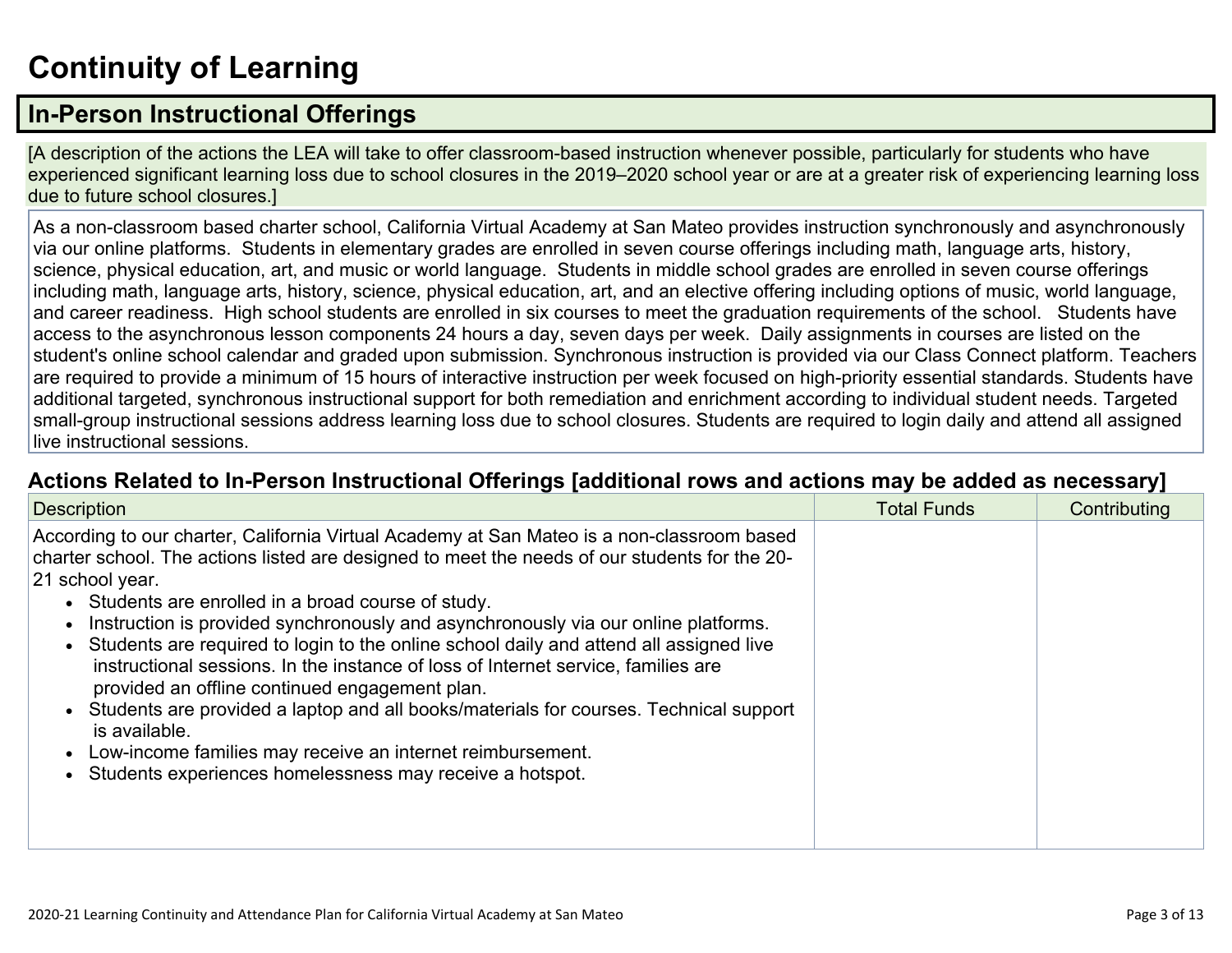### **Distance [Learning](http://www.doc-tracking.com/screenshots/20LCP/Instructions/20LCPInstructions.htm#DistanceLearningProgram) Program**

#### **Continuity of [Instruction](http://www.doc-tracking.com/screenshots/20LCP/Instructions/20LCPInstructions.htm#DistanceLearningProgram1)**

[A description of how the LEA will provide continuity of instruction during the school year to ensure pupils have access to a full curriculum of substantially similar quality regardless of the method of delivery, including the LEA's plan for curriculum and instructional resources that will ensure instructional continuity for pupils if a transition between in-person instruction and distance learning is necessary.]

Live instruction is facilitated through our class connect, online classroom, platform. Students are required to login daily and attend all assigned live instructional sessions. Each quarter includes an 8 week instructional cycle where teachers provide a minimum of 15 hours of live, interactive instruction and support. The bulk of instructional time is facilitated to the class, however many small group tutoring sessions or one on one support sessions are also offered by teachers.

Students at the California Virtual Academies have access to their courses and curriculum 24 hours a day, seven days a week. Daily, required assignments in courses are listed on the student's online school calendar and graded upon submission. Along with our course curriculum, students have access to a variety of other support resources, embedded in department's programs and facilitated through the classroom teacher.

In the instance of any loss of access to the online platforms due to loss of Internet service, etc, families are provided a continued engagement plan to ensure that there is no loss of academic engagement and support them with any needs they may have.

#### **Access to Devices and [Connectivity](http://www.doc-tracking.com/screenshots/20LCP/Instructions/20LCPInstructions.htm#DistanceLearningProgram2)**

[A description of how the LEA will ensure access to devices and connectivity for all pupils to support distance learning.]

All students are provided a laptop upon request and materials for all courses. Students may also qualify for internet subsidy based on household income reported on the Back to School Packet/ qualification for National School Lunch Program. Students who have reported homelessness may qualify for a hotspot to ensure internet access is available. Reduced cost internet service provider information is provided to families who report loss of income or financial difficulty. Technical support is available through K12 to ensure students have appropriate equipment and access. Damaged, stolen, or lost equipment will be reported and replacements ordered as needed.

#### **Pupil [Participation](http://www.doc-tracking.com/screenshots/20LCP/Instructions/20LCPInstructions.htm#DistanceLearningProgram3) and Progress**

[A description of how the LEA will assess pupil progress through live contacts and synchronous instructional minutes, and a description of how the LEA will measure participation and time value of pupil work.]

The school assess pupil progress with live contacts and synchronous instructional minutes in several different ways. Homeroom teachers make monthly enduring connection calls to their homeroom students to review attendance, progress in classes and current grades. Additionally, homeroom teachers hold quarterly parent student teacher conferences and send out progress reports and semester report cards.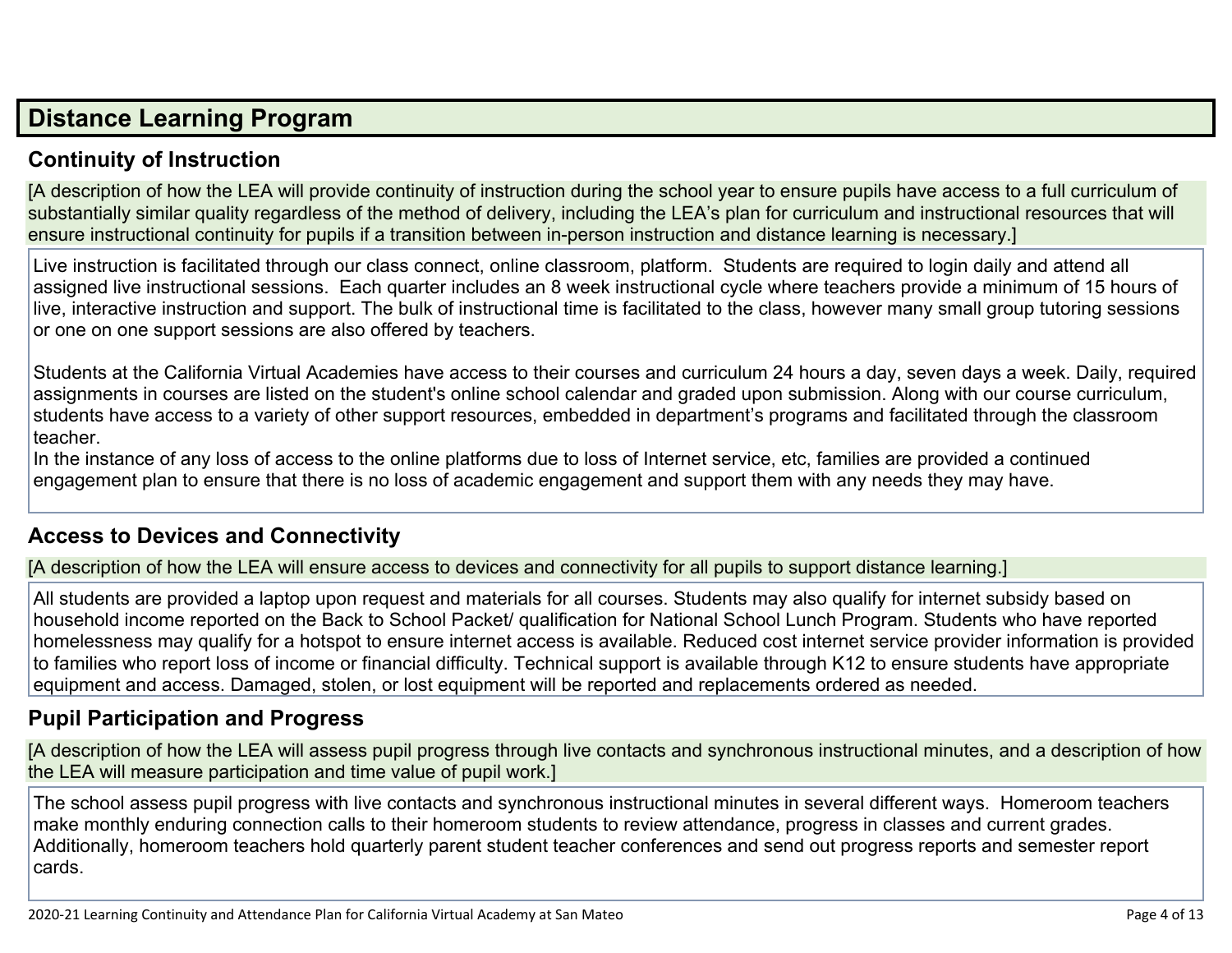With regards to content classes, the live instruction invitation framework emphasizes math and English instruction and takes into consideration the overall hours a student is expected to spend in Class Connect each week by limiting class session length to an average of 45 minutes. The live instruction schedule is designed to allow small group instruction while also allowing for flexibility in grouping, session length, and opportunities for extended collaborative sessions. During live sessions, students be assessed on previous knowledge and knowledge gained during the lesson. Teachers have and continue to work with their instructional coach and content team to determine priority standards and common assessments for the courses.

Homeroom teachers, instructional coaches and Attendance Advocates monitor student participation and attendance in live instructional sessions using the daily activity report and the weekly progress tracker, in addition to other content reports as necessary. They follow up with students to ensure students understand the importance of attending live sessions and help students overcome challenges to live student attendance.

#### **Distance Learning Professional [Development](http://www.doc-tracking.com/screenshots/20LCP/Instructions/20LCPInstructions.htm#DistanceLearningProgram4)**

[A description of the professional development and resources that will be provided to staff to support the distance learning program, including technological support.]

As an established virtual online school all professional development and resources are set up to support virtual learning. Our school has a dedicated IT team to support staff, families, and students. Staff is also trained to provide technological support to families when they experience temporary internet or computer issues. Our school has an engagement policy to support students when they may be temporarily offline. All staff received professional development on the use of project based learning within an online based platform to provide students with engaging, authentic learning experiences online. In addition, teachers receive ongoing coaching and professional development on mathematical practices and utilizing rich math tasks to improve student outcomes. Teachers also engage in Professional Learning Communities to improve academic achievement for all CAVA students.

#### **Staff Roles and [Responsibilities](http://www.doc-tracking.com/screenshots/20LCP/Instructions/20LCPInstructions.htm#DistanceLearningProgram5)**

[A description of the new roles and responsibilities of affected staff as a result of COVID-19.]

In the High School, Graduation Coaches have been added to create a wrap around support for our senior class. They ensure all documentation is in order, students are on track to graduate, and they support them in achieving their college and career goals. The role is intended to directly impact graduation rate, college and career readiness, and monitor students for one year post-graduation.

California Virtual Academy at San Diego is developing a new Socio-Emotional and Engagement team called Compass. The Compass Program provides information, resources, and support to students and families who are new to our schools, who are struggling to remain engaged in school, or who are in a crisis situation due to lack of resources or social-emotional issues. Within the Compass Program are several roles that provide targeted support to students, based on individual needs:

Engagement Coaches: Provide both intensive & light-touch support for students struggling with daily engagement through 1-1 weekly conferencing, small group conferencing, and weekly support contracts.

Community Coordinator: Hosts online sessions to support and provide connection for Learning Coaches, assists in coordination of in-Person Events, facilitates Social Media and school-level communications.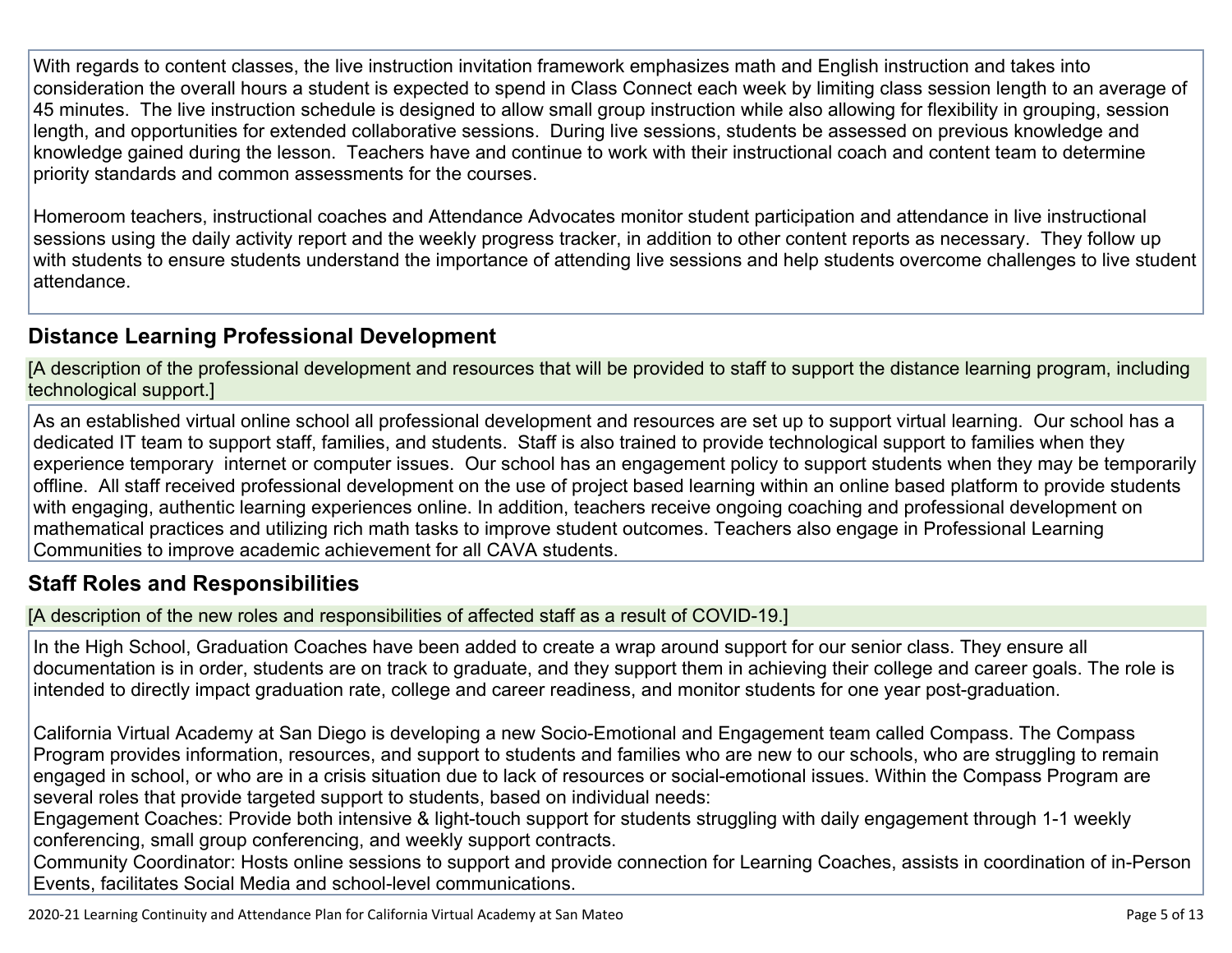MKV & Foster Support Coordinator: Provides information and resources to homeless and foster students Support Coordinators: Oversee the 7 Mindsets Assemblies and monthly communication to families, facilitates school-wide social-emotional screening, provides 1-1 or small group support for students who need additional SE supports.

Onboarding Specialist: Coordinates and facilitates onboarding & orientation for new students. Provides help for returning at-promise students through Modified Strong Start sessions. Leads additional support sessions for new students throughout the year for those who need additional help with navigating the school platform.

Staff is provided professional development in the 7 Mindsets curriculum to integrate social-emotional learning into their instruction and communication with students. Staff is also provided training in how to incorporate trauma informed practices into their communication with students and families based on research.

The school holds regular virtual assemblies on internet/cyber bullying, internet safety, and suicide prevention throughout the school year. We also utilize 7 mindsets curriculum to support student socio-emotional health.

The Compass Social Emotional Coordinators surveys all students in the fall to identify those students who are at high risk for socialemotional difficulties. Students are offered additional support with Compass and their parents are sent information on community resources that are available, based on need. Additionally, all students are invited to monthly 7 Mindsets assemblies to support SE learning and to foster a supportive school climate. Teachers and staff can request additional support from the Compass Program for students who are struggling with engagement or social-emotional difficulties.

#### **[Supports](http://www.doc-tracking.com/screenshots/20LCP/Instructions/20LCPInstructions.htm#DistanceLearningProgram6) for Pupils with Unique Needs**

[A description of the additional supports the LEA will provide during distance learning to assist pupils with unique needs, including English learners, pupils with exceptional needs served across the full continuum of placements, pupils in foster care, and pupils who are experiencing homelessness.]

California Virtual Academy at San Mateo is an established virtual school model ready to support all students in a virtual setting. All students have a designated learning coach and are connected to a teacher as their main point of contact to ensure daily checks of progress and attendance occur. Support staff are available to assist with specific needs in the areas of attendance, academic progress, social/ emotional, language development, foster youth, homelessness, IEP, and 504 Plan.

All students classified as an English Learner with the state of CA offers live ELD classes each week. These classes directly teach the ELD standards as they are aligned with the essential ELA standards the students are learning in core classes. Students are offered additional small group ELD instruction based on formative assessments and need to access the general education curriculum. Additional online resources are being sent to families with home language support and online learning activities.

Pupils with exceptional needs served across the full continuum of placements - The school values all students, including students with disabilities. Through this unprecedented pandemic, we have continued to comply with IDEA and all services have been continuously offered virtually per individual students' IEPs. Virtual support is being offered to our students attending non-public schools, for the duration of in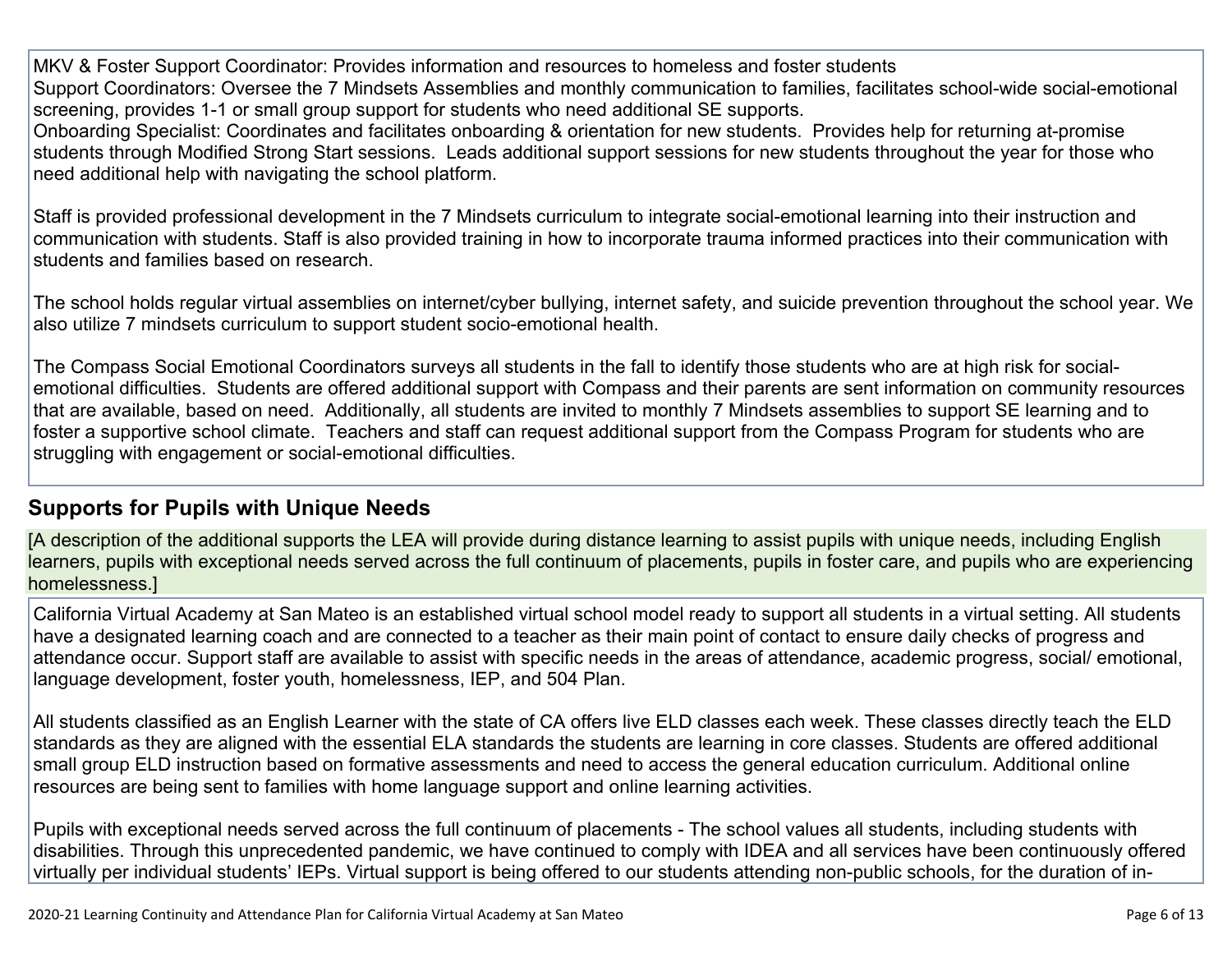person school closures. Considering student needs, IEP teams met during this time to discuss additions or changes to services to support social-emotional and behavioral needs.

California Virtual Academy at San Mateo is committed to supporting the unique educational, emotional, and social needs of all students, including those who are in foster care or are experiencing homelessness. These hardships often cause additional stress and anxiety that affect a child's capacity to focus in school. As students are identified as foster or homeless, the MKV & Foster Support Coordinator, a new position created in response to the COVID-19 pandemic, reaches out to the student/family to work with them 1-1 to notify them of their rights, to determine what types of support the family needs, and to connect the family to necessary resources. Common needs include referrals to community-based resources, additional in-school support, and help in maintaining regular internet service to connect to school. If the family needs help with internet, help would be provided in completing the BTSP for ISP reimbursement. If a hotspot is needed (for MKV families), delivery would be arranged. Homeless and foster youth in high school are assessed to determine whether partial credits have been earned. Foster Youth in 11th or 12th grade are assessed to determine whether they are eligible for reduced credit graduation in adherence to AB 167/216.

#### **Actions related to the Distance Learning Program [additional rows and actions may be added as [necessary\]](http://www.doc-tracking.com/screenshots/20LCP/Instructions/20LCPInstructions.htm#DistanceLearningProgram7)**

| <b>Description</b>                                                                                                                                                                                                                                                                                                                                                                                                                                                                                                                                                                                                                                                                                                                                                                                                                                                                                                                                                                                                                                                                                                                                                                                                                                                                                                                                                                | <b>Total Funds</b> | Contributing |
|-----------------------------------------------------------------------------------------------------------------------------------------------------------------------------------------------------------------------------------------------------------------------------------------------------------------------------------------------------------------------------------------------------------------------------------------------------------------------------------------------------------------------------------------------------------------------------------------------------------------------------------------------------------------------------------------------------------------------------------------------------------------------------------------------------------------------------------------------------------------------------------------------------------------------------------------------------------------------------------------------------------------------------------------------------------------------------------------------------------------------------------------------------------------------------------------------------------------------------------------------------------------------------------------------------------------------------------------------------------------------------------|--------------------|--------------|
| According to our charter, California Virtual Academy at San Mateo is a non-classroom based<br>charter school. The actions listed are designed to meet the needs of our students for the 20-<br>21 school year.<br>• Students are enrolled in a broad course of study.<br>Instruction is provided synchronously and asynchronously via our online platforms.<br>Students are required to login to the online school daily and attend all assigned live<br>instructional sessions. In the instance of loss of Internet service, families are<br>provided an offline continued engagement plan.<br>• Students are provided a laptop and all books/materials for courses. Technical support<br>is available.<br>Low-income families may receive an internet reimbursement.<br>Students experiences homelessness may receive a hotspot<br>Graduation Coaches ensure students are on track to graduate.<br>Socio-Emotional and Engagement team, including Engagement Coaches,<br>Community Coordinator, Support Coordinators, and Onboarding Specialist, provide<br>targeted support to build relationships, and bring about success and engagement.<br>MKV & Foster Support Coordinator ensure all students have full and equal access to<br>school programs and support to meet academic standards.<br>ELD teachers provide English Learners with synchronous designated ELD classes. | 8569697            | Yes          |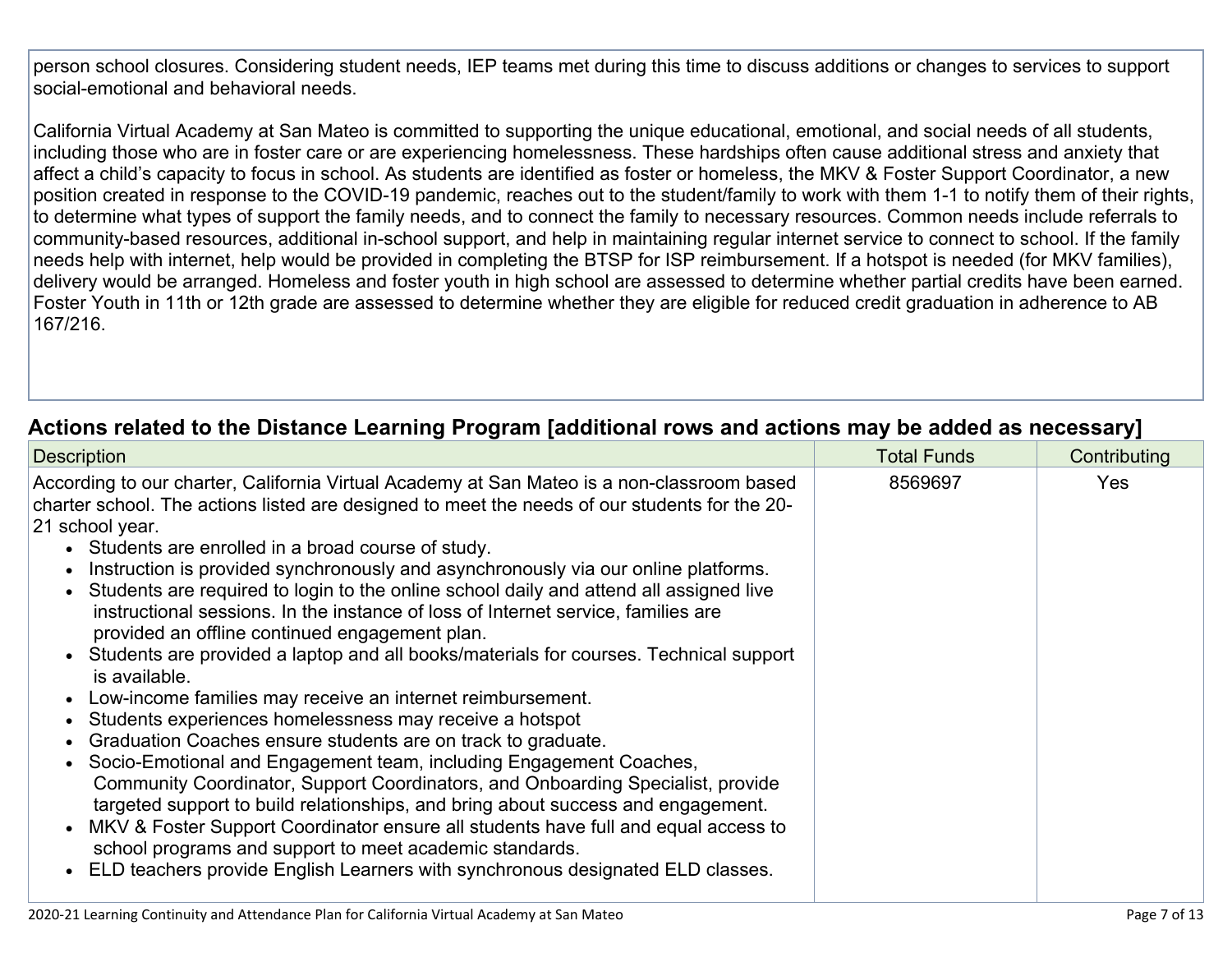| <b>Description</b> | <b>Total Funds</b> | ∴∩ntrihi i |
|--------------------|--------------------|------------|
|                    |                    |            |
|                    |                    |            |

### **Pupil [Learning](http://www.doc-tracking.com/screenshots/20LCP/Instructions/20LCPInstructions.htm#PupilLearningLoss) Loss**

[A description of how the LEA will address pupil learning loss that results from COVID-19 during the 2019–2020 and 2020–21 school years, including how the LEA will assess pupils to measure learning status, particularly in the areas of English language arts, English language development, and mathematics.]

All students (new and returning) start the year with a benchmark assessment (Star360), designed to identify areas of strength and weakness. The taking of this assessment is marked as required, strongly encouraged, and awarded points by homeroom teachers. The results of this assessment are utilized to invite students to live sessions to vary in length and frequency, based on student needs and areas of excellence.

#### **Pupil Learning Loss [Strategies](http://www.doc-tracking.com/screenshots/20LCP/Instructions/20LCPInstructions.htm#PupilLearningLoss1)**

[A description of the actions and strategies the LEA will use to address learning loss and accelerate learning progress for pupils, as needed, including how these strategies differ for pupils who are English learners; low-income; foster youth; pupils with exceptional needs; and pupils experiencing homelessness.]

This starts, as addressed above, with the initial benchmark assessment. The results of this assessment are utilized to invite students to live sessions that vary in length and frequency, based on student needs and areas of excellence. Students with special needs are identified by their homeroom teacher and parent/LC and referred for extra layers of support offered by the Sped and/or Compass Team. Each department identifies student learning loss and gaps through a standards based diagnostic assessment. Utilizing the results from that assessment, teachers implement a multi-tiered instructional approach that targets all students' needs. All students receive daily core instruction offered live and virtual in the high priority standards. Students that have learning gaps are invited to additional live virtual small group intervention sessions with the GE teacher. Elementary students exhibiting significant learning gaps participate in researched based supplemental programs for math and/or ELA. Middle School students exhibiting significant learning gaps participate in an intervention program in math and/or ELA overseen by the Academic Lead Support. Students identified as homeless are supported by our Compass Team which provides local and state resources along with an internet hotspot to maintain connectivity as needed. Internet subsidies are provided to students based on their financial needs as evidenced by their income level.

All English Learners have an ELD Specialist who is authorized to teach designated English Language Development supporting them in addition to their general education teacher. Each EL receives a differentiated curriculum based on his/her individual language proficiency. Instruction is targeted to the ELD standards and frequent formative assessments ensure each English Learners is making adequate progress.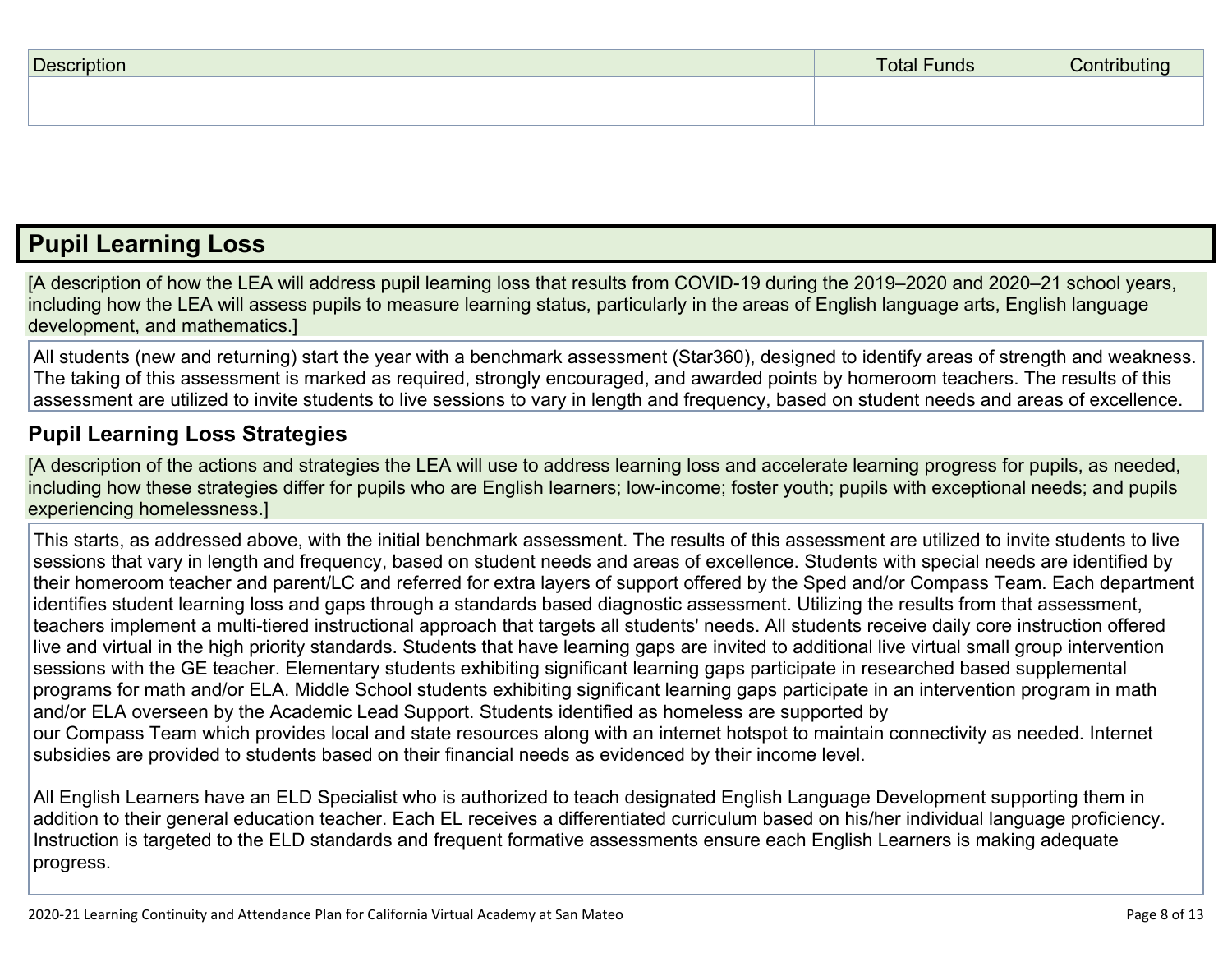The special education department addresses student needs on an individual basis. Any additional supports or services that are deemed necessary to address learning loss is provided. Our students in special education have access to all interventions and supports offered through the general education program.

#### **[Effectiveness](http://www.doc-tracking.com/screenshots/20LCP/Instructions/20LCPInstructions.htm#PupilLearningLoss2) of Implemented Pupil Learning Loss Strategies**

[A description of how the effectiveness of the services or supports provided to address learning loss will be measured.]

We are measuring effectiveness through regular standards-based benchmark assessments in math and ELA throughout the year. Teachers are also conducting numerous formal and informal assessments through daily interaction in the online classroom, as well as in live support sessions. Administrators and Instructional Coaches at all levels are observing teachers' live sessions throughout the year and providing feedback, encouragement, and support. Teachers and administrators are meeting monthly to discuss student and teacher progress, using data collected in live sessions, through the benchmark assessments, and in the online classroom. Professional Learning Communities are held weekly to discuss and evaluate the effectiveness of live instructional practices along with creating common assessments and adjusting instruction as needed.

Teachers provide daily live virtual sessions that focus on the high priority standards. Teachers also implement a multi-tiered RTI approach to ensure all students receive core instruction and students that need additional support are offered tier 2 and tier 3 interventions throughout the week. The effectiveness of these sessions are monitored on a weekly basis through in class formative assessments, on a monthly basis during teacher PLC meetings and documented on a standards tracker.

Teachers analyze data on an ongoing weekly basis to measure the effectiveness of student supports put in place and meet with the administrative team quarterly to discuss student and teacher progress. Students that have significant learning gaps are provided tier 3 support through utilizing the intervention program, overseen and monitored by the Academic Lead support. Weekly reports are provided to measure student growth and progress. Administrative observations and Instructional Coach observations take place approximately 4 times a month to monitor and assess the effectiveness of instruction taking place in live sessions.

#### **Actions to Address Pupil Learning Loss [additional rows and actions may be added as [necessary\]](http://www.doc-tracking.com/screenshots/20LCP/Instructions/20LCPInstructions.htm#PupilLearningLoss4)**

| <b>Description</b>                                                                                                                            | <b>Total Funds</b> | Contributing |
|-----------------------------------------------------------------------------------------------------------------------------------------------|--------------------|--------------|
| Benchmark assessment identifies areas of strength and weakness in reading and<br>math.                                                        | 213027             | Yes          |
| Instructional Leads oversee and monitor the response to instruction to increase<br>student achievement in Math and ELA.                       |                    |              |
| • Supplemental intervention programs provided to students experiencing significant<br>learning gaps.                                          |                    |              |
| • Professional Learning Community focused on evaluating the effectiveness of live<br>instructional practices and creating common assessments. |                    |              |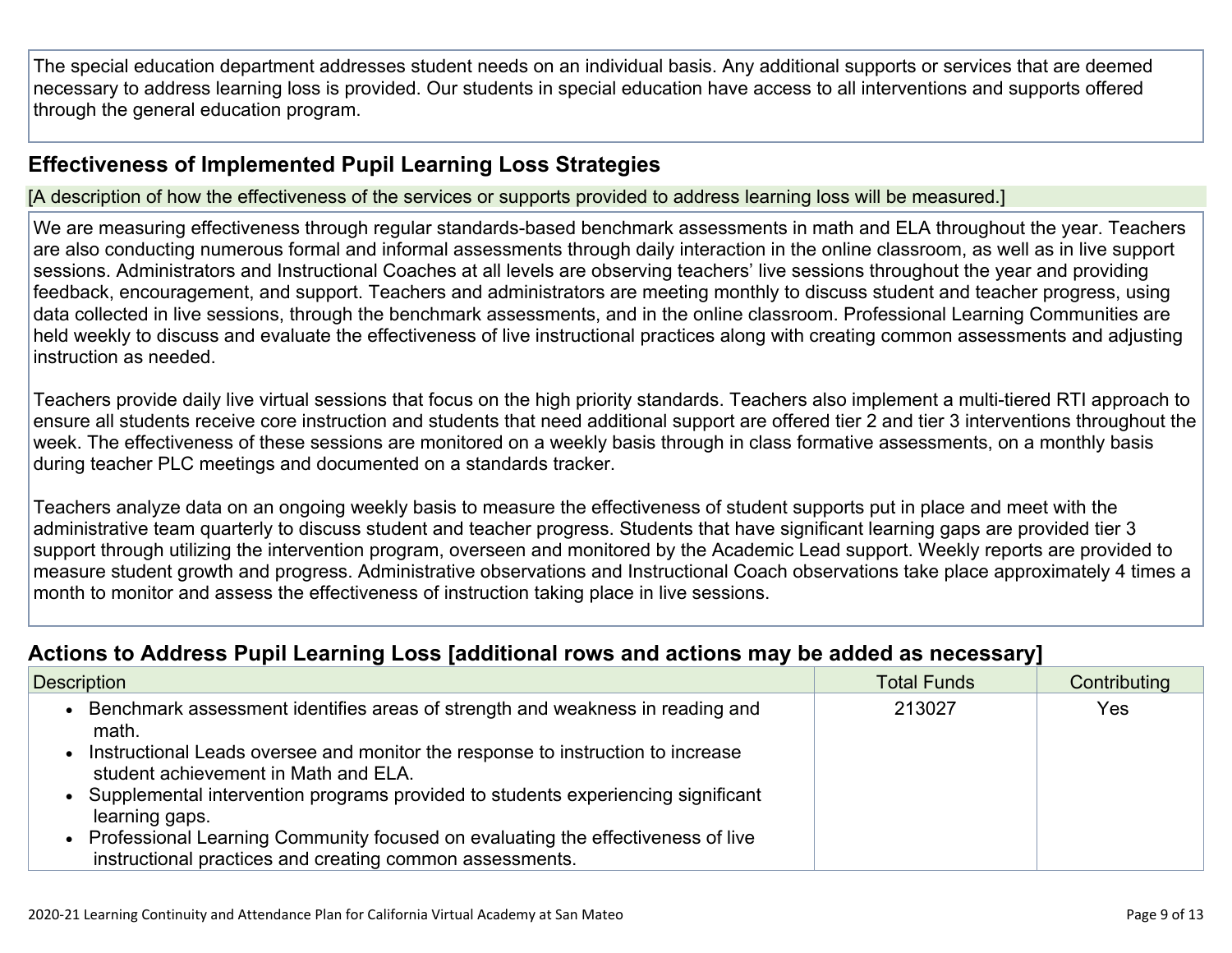| Description                                                                                                 | <b>Total Funds</b> | Contributing |
|-------------------------------------------------------------------------------------------------------------|--------------------|--------------|
| Instructional Coaches monitor and assess the effectiveness of instruction taking<br>place in live sessions. |                    |              |

## **Mental Health and Social and Emotional [Well-Being](http://www.doc-tracking.com/screenshots/20LCP/Instructions/20LCPInstructions.htm#MentalHealthandSocialandEmotional)**

[A description of how the LEA will monitor and support mental health and social and emotional well-being of pupils and staff during the school year, including the professional development and resources that will be provided to pupils and staff to address trauma and other impacts of COVID-19 on the school community.]

The Compass Social Emotional Coordinators surveys all students in the fall to identify those students who are at high risk for socialemotional difficulties. Students are offered additional supports with Compass and their parents are sent information on community resources that are available, based on need. Additionally, all students are invited to monthly 7 Mindsets assemblies to support SE learning and to foster a supportive school climate. Teachers and staff can request additional support from the Compass Program for students who are struggling with engagement or social-emotional difficulties. CAVA is creating a specialized focus on social-emotional learning and gather baseline, midyear, and end of year data to make informed decisions about the social-emotional needs of the school's students, teachers, parents, and administrators. The school also form a Social and Emotional Committee consisting of each of these stakeholders listed previously. The committee is integral in evaluating the school's needs and steering the direction of support that is needed to impact the school's culture, and efficacy of social-emotional learning.

To provide an additional layer of support to the social-emotional well-being of our students, they have access to and participate in the 7 Mindsets Program. In addition to the 7 mindsets content and curriculum, students are invited to attend monthly assemblies with one mindset as the focus for each assembly. Teachers are provided with professional development opportunities on how to integrate the mindsets into instructional and HR sessions, based on the monthly focus.

Professional Development: Staff is provided professional development in the 7 Mindsets curriculum. There are also monthly professional development for teachers on how they can integrate social-emotional learning within their instruction and communication with students. Staff is also provided training in how to incorporate trauma informed practices into their communication with students and families based on research regarding ACES. All teachers, TK-12 have access to the 7 Mindsets Portal. CAVA provides Parent Trainings to better educate parents on the importance of social-emotional learning and how to apply key strategies and techniques within their parenting.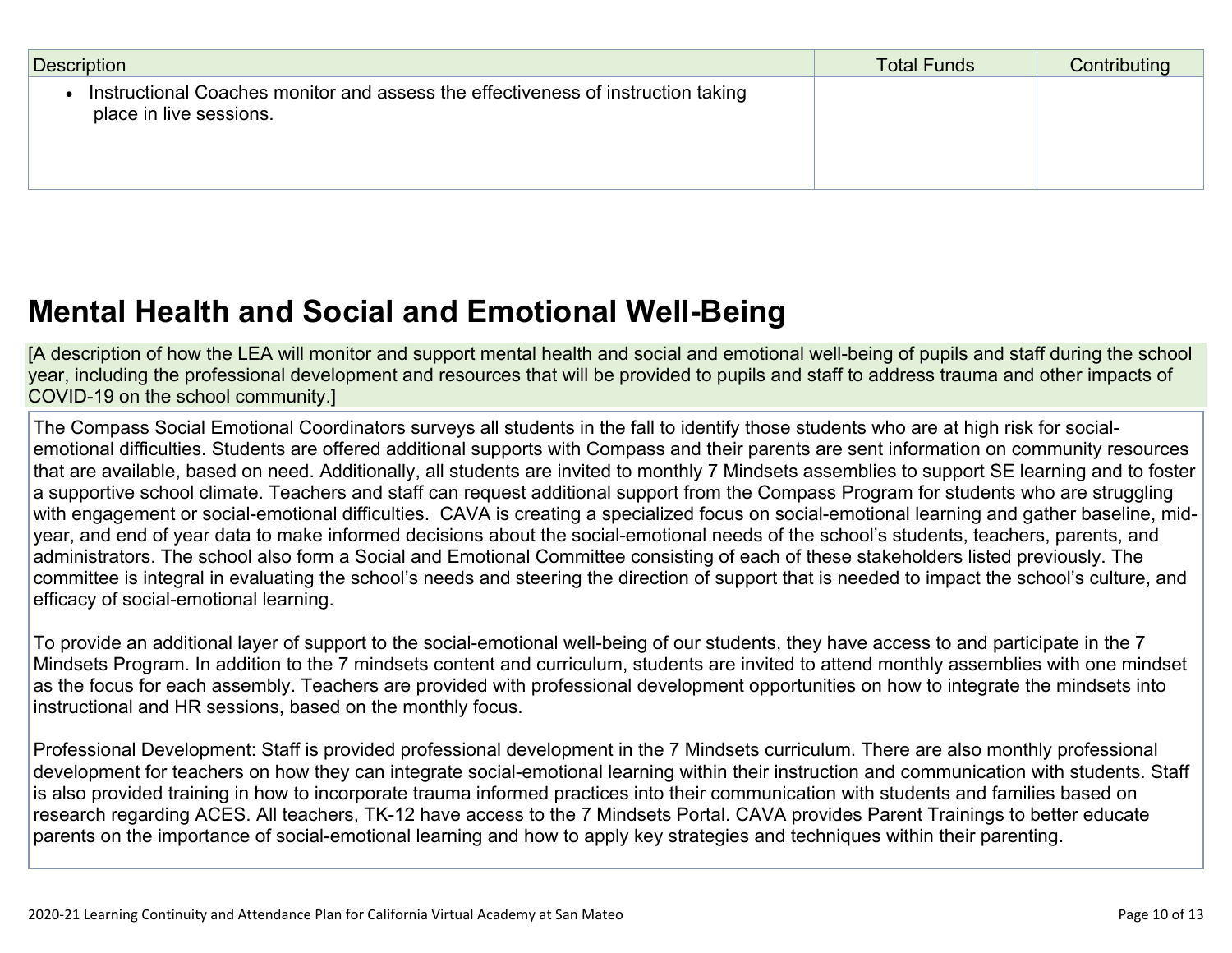The school holds regular virtual assemblies on internet/cyber bullying, internet safety, and suicide prevention throughout the school year. We also utilize 7 mindsets curriculum to support student socio-emotional health.

The school is developing a new Socio-Emotional and Engagement team called Compass. The Compass Program provides information, resources, and support to students and families who are new to our schools, who are struggling to meet enrollment requirements due to lack of engagement with school, or who are in a crisis due to lack of resources or social-emotional issues.

# **Pupil and Family [Engagement](http://www.doc-tracking.com/screenshots/20LCP/Instructions/20LCPInstructions.htm#PupilEngagementandOutreach) and Outreach**

[A description of pupil engagement and outreach, including the procedures for tiered reengagement strategies for pupils who are absent from distance learning and how the LEA will provide outreach to pupils and their parents or guardians, including in languages other than English, when pupils are not meeting compulsory education requirements, or if the LEA determines the pupil is not engaging in instruction and is at risk of learning loss.]

Students are all assigned a homeroom teacher who serves in an advisory role to them. Teachers hold monthly academic check in meetings via Zoom or Black Board Collaborate to discuss progress across their content areas. Regional leads and teachers also meet monthly to discuss pupil progress and strategies to re-engage. One of the strategies they discuss is the possible referral to our Compass program where a liaison is assigned to the student for a period to monitor, call, meet and provide encouragement. Another possible strategy discussed is academic probation when we determine that students are attending school but not progressing in their lessons or submitting work. When students are placed on academic probation, the campus regional lead works with that student in live sessions, email, phone calls to reengage. Teachers have access to live language translators via phone service that dial out numbers of parents who speak another language so that we ensure we are all working together. We provide a wealth of data to our teachers each week that includes the number of minutes each student spent working both synchronous and asynchronous; we have trained teachers in the steps needed to follow up with that data with very clear systems and processes. When students are absent from school we have an attendance Back On Track plan which auto-dials parents to inform them that their child missed school that day. We also have attendance liaisons who follow up with emails, certified letters and coordinate training we provide to parents via live sessions to help them support their child in daily attendance.

### **School [Nutrition](http://www.doc-tracking.com/screenshots/20LCP/Instructions/20LCPInstructions.htm#SchoolNutrition)**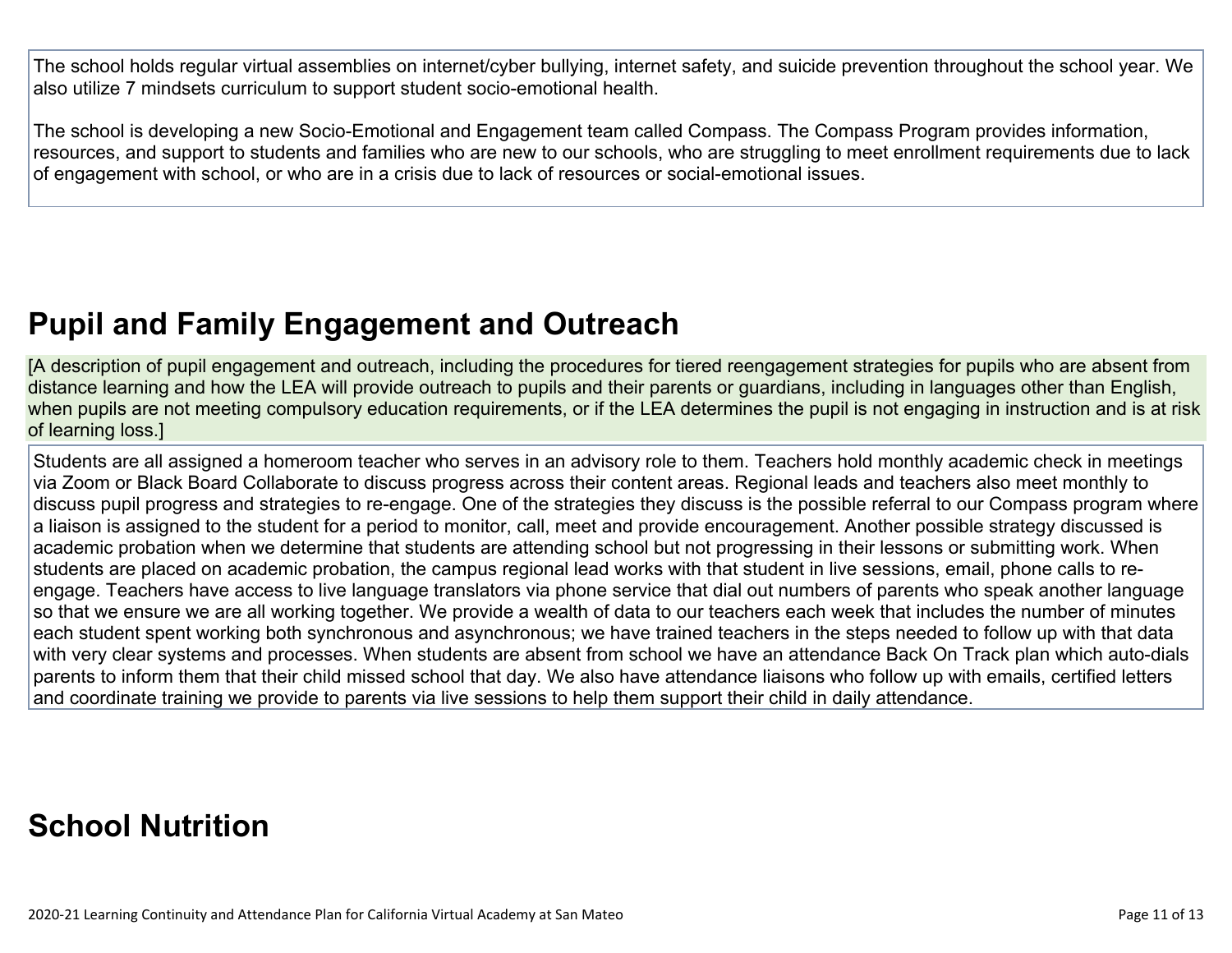[A description of how the LEA will provide nutritionally adequate meals for all pupils, including those students who are eligible for free or reduced-price meals, when pupils are participating in both in-person instruction and distance learning, as applicable.]

California Virtual Academy at San Mateo is a non-classroom based charter school. As such, there is no in-person instruction therefore no meals are offered.

# **[Increased](http://www.doc-tracking.com/screenshots/20LCP/Instructions/20LCPInstructions.htm#IncreasedorImprovedServices) or Improved Services for Foster Youth, English Learners, and Low-Income [Students](http://www.doc-tracking.com/screenshots/20LCP/Instructions/20LCPInstructions.htm#IncreasedorImprovedServices)**

|       | Percentage to Increase or Improve Services Increased Apportionment based on the Enrollment of Foster Youth, English Learners, and Low- |
|-------|----------------------------------------------------------------------------------------------------------------------------------------|
| 9.84% | 655954                                                                                                                                 |

### **Required [Descriptions](http://www.doc-tracking.com/screenshots/20LCP/Instructions/20LCPInstructions.htm#RequiredDescriptions)**

[For the actions being provided to an entire school, or across the entire school district or county office of education (COE), an explanation of (1) how the needs of foster youth, English learners, and low-income students were considered first, and (2) how these actions are effective in meeting the needs of these students.]

The LEA is an established virtual school model ready to support all students in a virtual setting. Support staff are available to assist with specific needs in the areas of attendance, academic progress, social/ emotional, language development, foster youth, homelessness, IEP, and 504 Plan. These challenges often cause additional stress and anxiety that affect a child's capacity to focus in school. The school has a developed Socio-Emotional and Engagement team called Compass. The Compass Program provides information, resources, and support to students and families who are new to our schools, who are struggling to meet enrollment requirements due to lack of engagement with school, or who are in a crisis due to lack of resources or social-emotional issues. The Compass Program includes several roles that provide targeted support to students, based on individual needs:

- Engagement Coaches: Provide both intensive & light-touch support for students struggling with daily engagement through 1-1 weekly conferencing, small group conferencing, and weekly support contracts.
- Community Coordinator: Hosts online sessions to support and provide connection for Learning Coaches.
- Social Support Coordinators: Oversee the 7 Mindsets Assemblies and monthly communication to families, facilitates school-wide social-emotional screening, provides 1-1 or small group support for students who need additional SE supports.